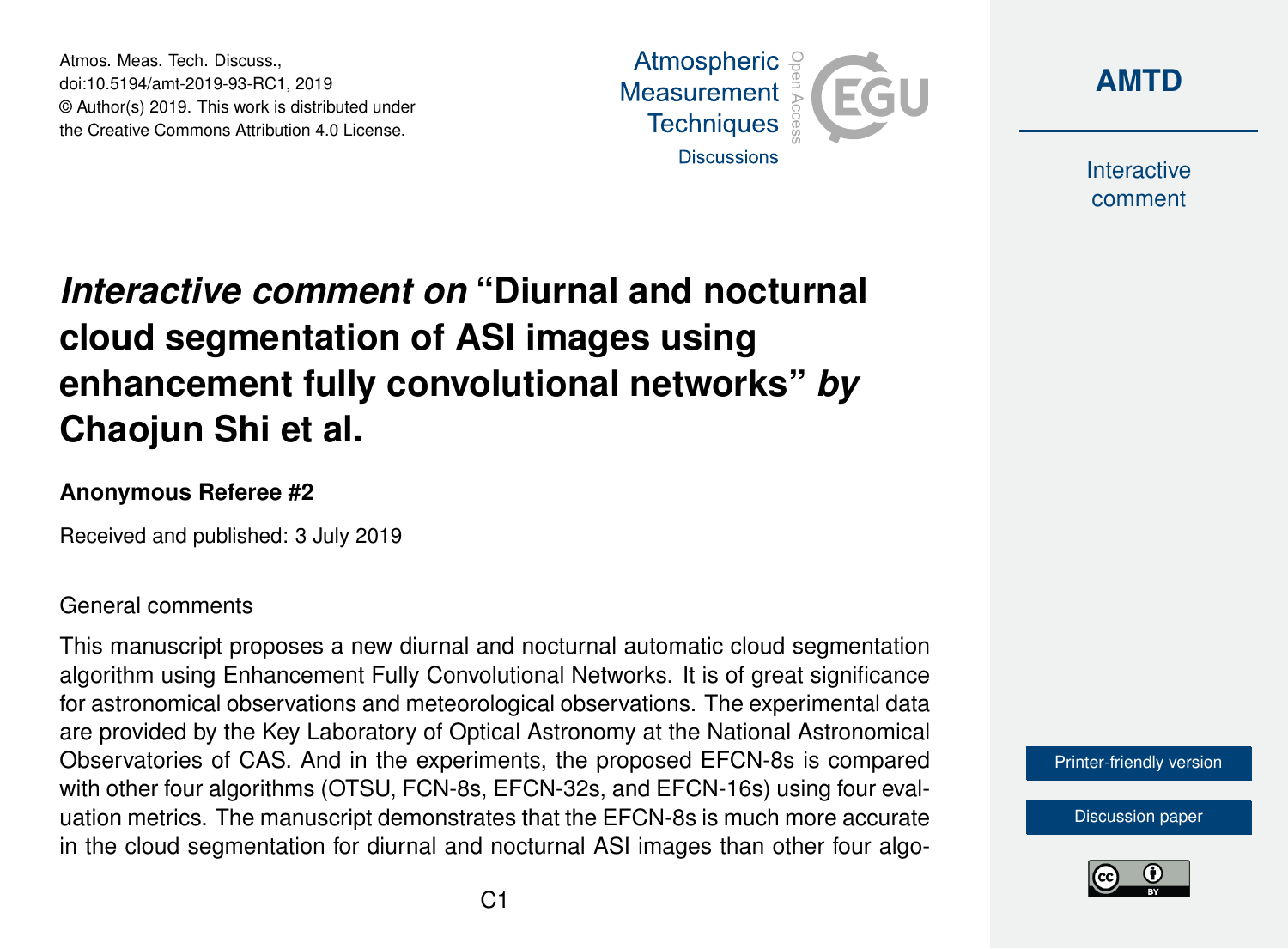rithms.

Overall, the scientific significance and quality of this paper is good. I would recommend it for publication in AMT if the authors consider the comments below in a revised version of the paper.

Specific comments

1. The development of the ground-based full-sky cloud measuring instruments described in the second paragraph of the manuscript is a bit confusing. I suggest it should be described in the order of development time of the ground-based full-sky cloud measuring instruments.

2. In the part of experiments 4.1, there is no detailed description of the second experiment in this section. I suggest the second experiment and the Figure 7 should be described in detail in this section.

3. In Table 1, there is a word "pad" in column 4. What's the meaning of "pad"?

Technical corrections

1. P3 L27 "19:00-7:00" is not clear. Can you express it in another clear way?

2. P5 L7 "white" and "black" - that is not clear! "white pixels" and "black pixels" would be better! And it would be better to put this sentence "In Fig. 2(b) and Fig. 2(c), white indicates the cloud and black indicates the sky background." in front of the previous sentence.

3. It may be a typo error in table 1 "imput image", should be replaced by "input image".

4. The last two references in the manuscript are not quoted in the paper and should be deleted.

5. P7 L13"FCN-16s, FCN-32s"is not mentioned elsewhere. Why?

6. Some grammar errors exist in this paper. Such as the first sentence in Introduction

**[AMTD](https://www.atmos-meas-tech-discuss.net/)**

Interactive comment

[Printer-friendly version](https://www.atmos-meas-tech-discuss.net/amt-2019-93/amt-2019-93-RC1-print.pdf)

[Discussion paper](https://www.atmos-meas-tech-discuss.net/amt-2019-93)